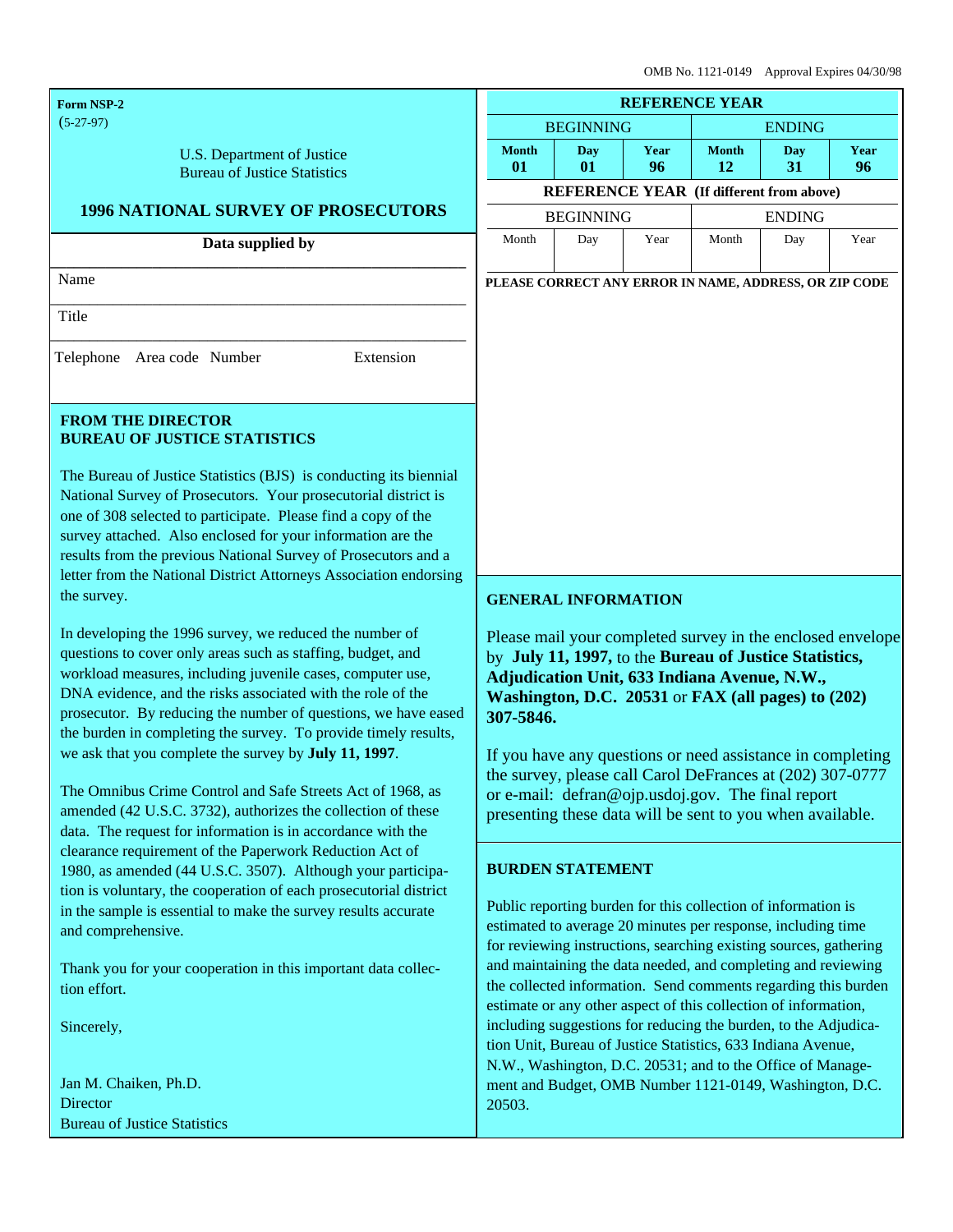| <b>Section A GENERAL INFORMATION</b>                                                                                                                                                                                                                                                                     |                                      |                                                                                                                                                                                                                                                                                                                                                                                                                                         | <b>Section C STAFFING</b><br>Answer should refer only to reference year.                                                                       |                          |           |
|----------------------------------------------------------------------------------------------------------------------------------------------------------------------------------------------------------------------------------------------------------------------------------------------------------|--------------------------------------|-----------------------------------------------------------------------------------------------------------------------------------------------------------------------------------------------------------------------------------------------------------------------------------------------------------------------------------------------------------------------------------------------------------------------------------------|------------------------------------------------------------------------------------------------------------------------------------------------|--------------------------|-----------|
| According to BJS information, your prosecutorial district is<br>comprised of the following counties for which your office has<br>felony prosecution responsibility. Please indicate any<br>changes below by adding or deleting as necessary.                                                             |                                      | 4. As of December 31, 1996, how long has the chief prosecutor<br>served in this capacity?<br>Years<br>Months<br>Specify both years and months<br>5. What is the salary of the chief prosecutor?<br>-S                                                                                                                                                                                                                                   |                                                                                                                                                |                          |           |
|                                                                                                                                                                                                                                                                                                          |                                      |                                                                                                                                                                                                                                                                                                                                                                                                                                         | 6. How many of the following types of staff members are<br>employed in your office?<br>Note: Use the following definitions to complete item 6. |                          |           |
| 2. In addition to felony cases, does your office have respon-                                                                                                                                                                                                                                            |                                      |                                                                                                                                                                                                                                                                                                                                                                                                                                         | Part-time includes two or more people sharing one job.                                                                                         |                          |           |
| sibility for or jurisdiction over any of the following?<br>Mark $(X)$ to all that apply<br>$\Box$ Misdemeanor cases<br>$\Box$ Traffic violations (excluding driving while<br>intoxicated and hit-and-run accidents)<br>$\Box$ Child-support enforcement<br>$\Box$ Represent government in civil lawsuits |                                      | Assistant prosecutor refers to anyone who is a full- or part-time<br>employee of the chief prosecutor, who is licensed to practice law, and<br>who litigates cases. Excludes attorneys in non-litigating positions.<br>Manager/supervisor includes any attorneys in non-litigating, managerial,<br>or supervisory positions. If managers/supervisors litigate cases, they<br>should be included in the number of assistant prosecutors. |                                                                                                                                                |                          |           |
| <b>Section B FUNDING</b>                                                                                                                                                                                                                                                                                 |                                      |                                                                                                                                                                                                                                                                                                                                                                                                                                         |                                                                                                                                                |                          |           |
|                                                                                                                                                                                                                                                                                                          |                                      |                                                                                                                                                                                                                                                                                                                                                                                                                                         |                                                                                                                                                | Total district<br>Number | Number    |
| 3a. What was the total budget of the office for prosecutorial<br>functions in 1995 and 1996? (If data are for fiscal year,<br>please provide months, e.g., October-September.)                                                                                                                           |                                      | Chief prosecutor<br>Assistant prosecutors                                                                                                                                                                                                                                                                                                                                                                                               |                                                                                                                                                | full-time                | part-time |
| Total budget                                                                                                                                                                                                                                                                                             | Fiscal year (months)                 | Managers/supervisors<br>Victim advocates                                                                                                                                                                                                                                                                                                                                                                                                |                                                                                                                                                |                          |           |
| 1995 \$<br>1996 \$                                                                                                                                                                                                                                                                                       |                                      | paralegals)                                                                                                                                                                                                                                                                                                                                                                                                                             | Legal services (e.g., law clerks,                                                                                                              |                          |           |
| b. Indicate the percent of the prosecutor's office budget<br>provided by each source below:                                                                                                                                                                                                              |                                      | on contract)                                                                                                                                                                                                                                                                                                                                                                                                                            | Investigators (include those                                                                                                                   |                          |           |
|                                                                                                                                                                                                                                                                                                          | Percent of prosecutor's office funds |                                                                                                                                                                                                                                                                                                                                                                                                                                         | Support staff (e.g., secretaries,                                                                                                              |                          |           |
| 1995                                                                                                                                                                                                                                                                                                     | 1996                                 | Other — specify:                                                                                                                                                                                                                                                                                                                                                                                                                        | computer specialists, etc.)                                                                                                                    |                          |           |
| State government                                                                                                                                                                                                                                                                                         | $\%$<br>$\%$                         |                                                                                                                                                                                                                                                                                                                                                                                                                                         |                                                                                                                                                |                          |           |
| County government                                                                                                                                                                                                                                                                                        | $\%$<br>$\%$                         |                                                                                                                                                                                                                                                                                                                                                                                                                                         |                                                                                                                                                |                          |           |
| City government                                                                                                                                                                                                                                                                                          | $\%$<br>$\%$                         | <b>TOTAL STAFF</b>                                                                                                                                                                                                                                                                                                                                                                                                                      |                                                                                                                                                |                          |           |
| Grants (State,<br>Federal, and other)                                                                                                                                                                                                                                                                    | %<br>%                               |                                                                                                                                                                                                                                                                                                                                                                                                                                         |                                                                                                                                                |                          |           |
| Other $-$ specify:                                                                                                                                                                                                                                                                                       | $\%$<br>%                            |                                                                                                                                                                                                                                                                                                                                                                                                                                         |                                                                                                                                                |                          |           |
| <b>Total</b>                                                                                                                                                                                                                                                                                             | 100%<br>100%                         |                                                                                                                                                                                                                                                                                                                                                                                                                                         |                                                                                                                                                |                          |           |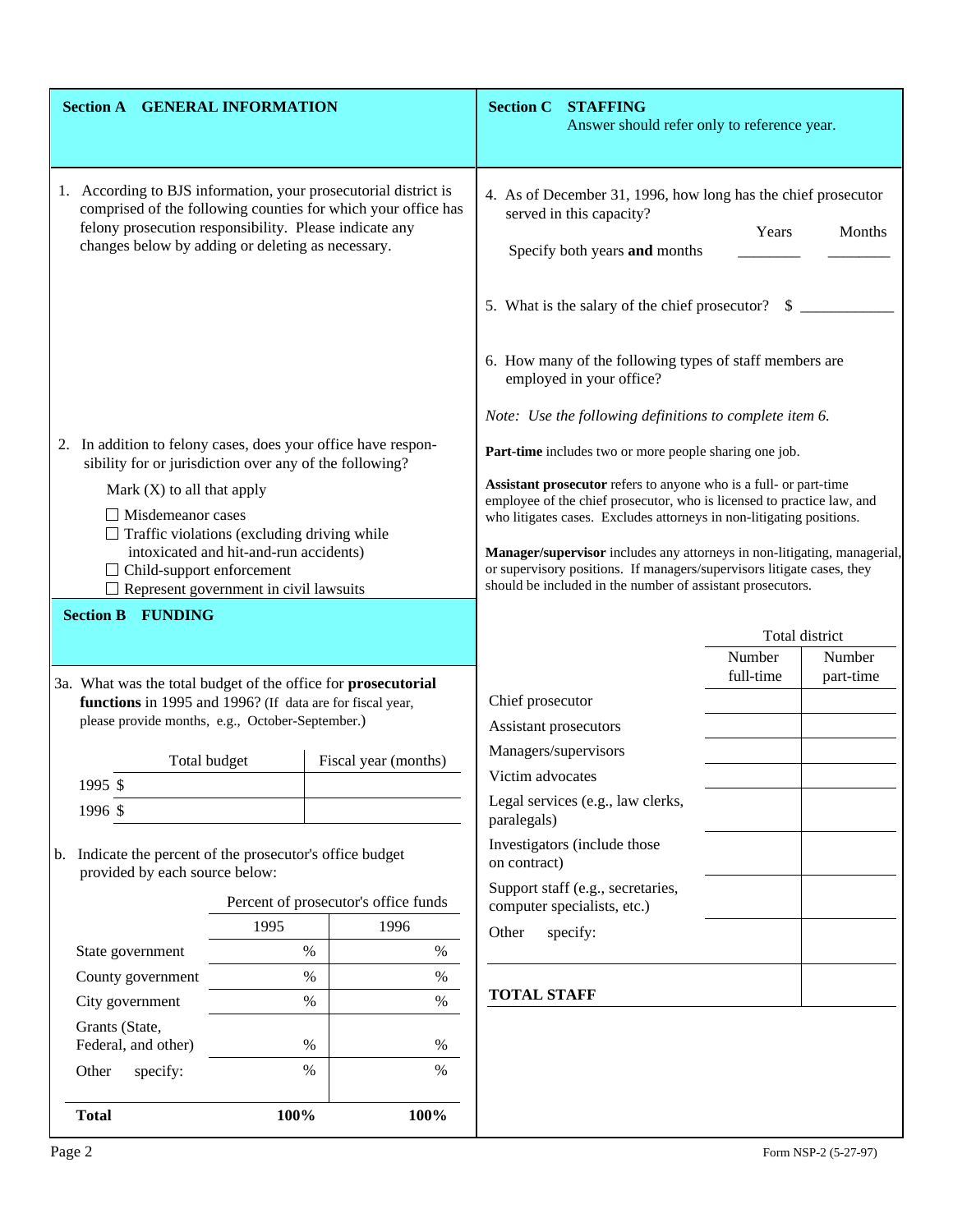| <b>Section D</b><br><b>WORKLOAD STATISTICS</b><br>Answer should refer only to reference year.                                                                                                                                                                                                                                                                                                                                                                                                                                                                                                                                             | 9.<br>Is your office part of an integrated computerized system<br>with other criminal justice agencies?                                                                                                                                                                                                |
|-------------------------------------------------------------------------------------------------------------------------------------------------------------------------------------------------------------------------------------------------------------------------------------------------------------------------------------------------------------------------------------------------------------------------------------------------------------------------------------------------------------------------------------------------------------------------------------------------------------------------------------------|--------------------------------------------------------------------------------------------------------------------------------------------------------------------------------------------------------------------------------------------------------------------------------------------------------|
| Note: Use the following definitions to complete item 7. If you<br>can provide only estimates, please mark an asterisk (*)<br>next to your answers.<br>Case - A case refers to a defendant. A case with three defendants<br>should be recorded as three cases but a case with one defendant with<br>multiple charges should be counted as one case. If you are unable to<br>provide defendant-based answers, specify in the "Note" section on<br>page 4 the method used to provide counts for item 7.<br>Closed case - Any case with a judgment of conviction, acquittal, or<br>dismissal with or without prejudice, entered by the court. | $\Box$ No<br>$\Box$ Yes — Mark (X) to all that apply<br>$\Box$ Law enforcement<br>$\Box$ Courts<br>$\Box$ Pretrial service agency<br>$\Box$ Public defender<br>$\Box$ Corrections<br>$\Box$ Statewide district attorneys offices<br>$\Box$ Other — specify:<br><b>Section F</b><br><b>DNA EVIDENCE</b> |
| Felony case — Use your State definition of felony. If this term is not<br>used in your State, please interpret "felony" to mean any case in which                                                                                                                                                                                                                                                                                                                                                                                                                                                                                         | Answer should refer only to reference year.                                                                                                                                                                                                                                                            |
| the defendant, if convicted, could be sentenced to more than 1 year in a<br>State prison. Include as a felony case any defendant who had at least<br>one felony filing charge.                                                                                                                                                                                                                                                                                                                                                                                                                                                            | 10a. In 1996, did your office use DNA evidence during plea<br>negotiations or during felony trials?                                                                                                                                                                                                    |
| Misdemeanor case - Any defendant who had only misdemeanor<br>filing charges.                                                                                                                                                                                                                                                                                                                                                                                                                                                                                                                                                              | $\Box$ No — Skip to Section G<br>$\Box$ Yes — Mark (X) to all that apply                                                                                                                                                                                                                               |
| 7. Complete the chart below by entering the following :                                                                                                                                                                                                                                                                                                                                                                                                                                                                                                                                                                                   | $\Box$ Plea negotiations<br>$\Box$ Trials                                                                                                                                                                                                                                                              |
| Total number of felony cases closed<br>Number of felony cases convicted                                                                                                                                                                                                                                                                                                                                                                                                                                                                                                                                                                   |                                                                                                                                                                                                                                                                                                        |
| Total number of misdemeanor cases closed<br>Number of misdemeanor cases convicted<br>Total number of felony jury trial verdicts                                                                                                                                                                                                                                                                                                                                                                                                                                                                                                           | b. For which type(s) of felony offenses did your office use<br>DNA evidence during plea negotiations or at trial?<br>Mark $(X)$ to all that apply                                                                                                                                                      |
| Please mark $(X)$ if the data are unavailable                                                                                                                                                                                                                                                                                                                                                                                                                                                                                                                                                                                             | $\Box$ Murder, manslaughter<br>Sex offenses<br>$\Box$ Aggravated assault                                                                                                                                                                                                                               |
| <b>COMPUTERS</b><br><b>Section E</b><br>Answer should refer only to reference year.                                                                                                                                                                                                                                                                                                                                                                                                                                                                                                                                                       | $\Box$ Robbery<br>$\Box$ Burglary<br>$\Box$ Other — specify:                                                                                                                                                                                                                                           |
| Does your office have any of the following?<br>8.                                                                                                                                                                                                                                                                                                                                                                                                                                                                                                                                                                                         | Which laboratory(ies) performed the DNA analysis?                                                                                                                                                                                                                                                      |
| Mark $(X)$ to all that apply<br>$\Box$ Office e-mail<br>$\Box$ Access to the Internet<br>$\Box$ Home page on the Internet<br>Specify address:<br>$\square$ Electronic research capabilities (e.g., Lexis Nexis,<br>Westlaw)<br>$\Box$ Access to the National Crime Information Center<br>(NCIC)                                                                                                                                                                                                                                                                                                                                           | c.<br>Mark $(X)$ to all that apply<br>$\Box$ Federal Bureau of Investigation<br>$\Box$ State operated forensic laboratory<br>$\Box$ Local agency operated forensic laboratory<br>$\Box$ Privately operated forensic laboratory                                                                         |